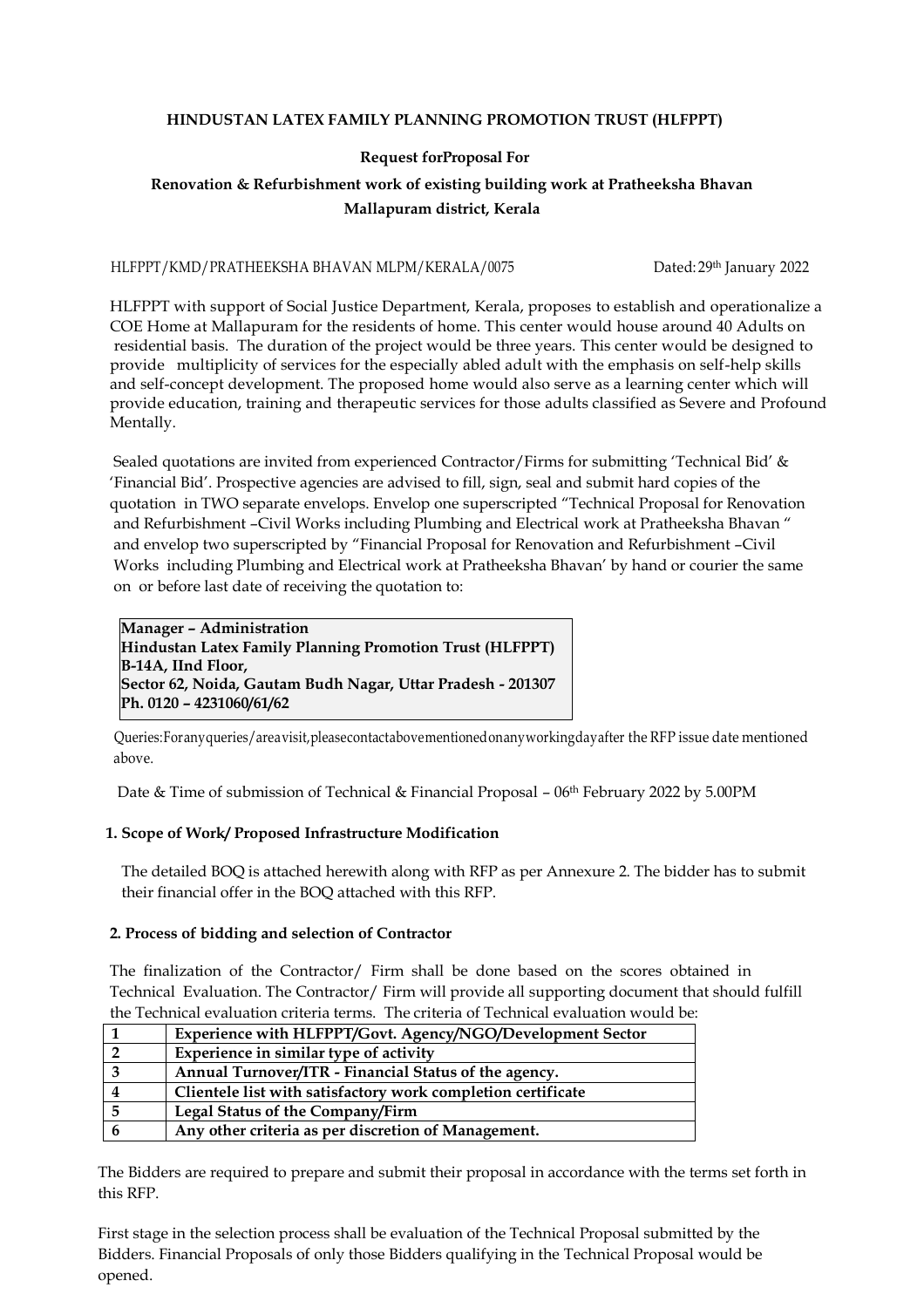Bidders are advised to submit their respective Bids after visiting the Project site and ascertaining for themselves the site conditions, location, surroundings, climate, availability of power, water and other utilities for renovation, access to site, handling and storage of materials, weather data, applicable laws and regulations, and any other matter considered relevant by them.

The service of the successful bidder shall stand automatically terminated at the expiry of contract period without any necessity on the part of HLFPPT giving any notice to the firm.

## **Terms & Conditions**

- a) The agency can be an individual/HUF/Association of Persons (AOP)/Society/Trust/Partnership firm/company incorporated under the laws of India.
- b) No agency shall be entitled to submit more than one bid whether jointly or severally. If one does so, all bids wherein the agency has participated shall stand disqualified.
- c) The agency shall bear all costs associated with the preparation and submission of bid.
- d) The agency must have PAN (Permanent Account Number) and registered with GST and the documents for the same is to be attached.
- e) HLFPPT reserves the right to reject any and all proposals for failure to meet the requirements contained herein, to waive any technicalities, and to select the proposal which, in the HLFPPT's sole judgment, best meets the requirements of the project.
- f) The Request for Proposal creates no obligation on the part of the HLFPPT to award a contract or to compensate the bidder for any costs incurred during proposal presentation, response, submission, presentation, or oral interviews (if held).
- g) The HLFPPT reserves the right to award a contract based upon proposals received without further discussion or negotiation. Bidder should not rely upon the opportunity to alter their qualifications during discussions.
- h) The HLFPPT further reserves the right to make such investigation as it deems necessary to determine the ability of bidders to furnish the required services, and bidders shall furnish all such information for this purpose as the HLFPPT may request.

**Signature of Authorized Signatory with Seal** *Date:* **Date:**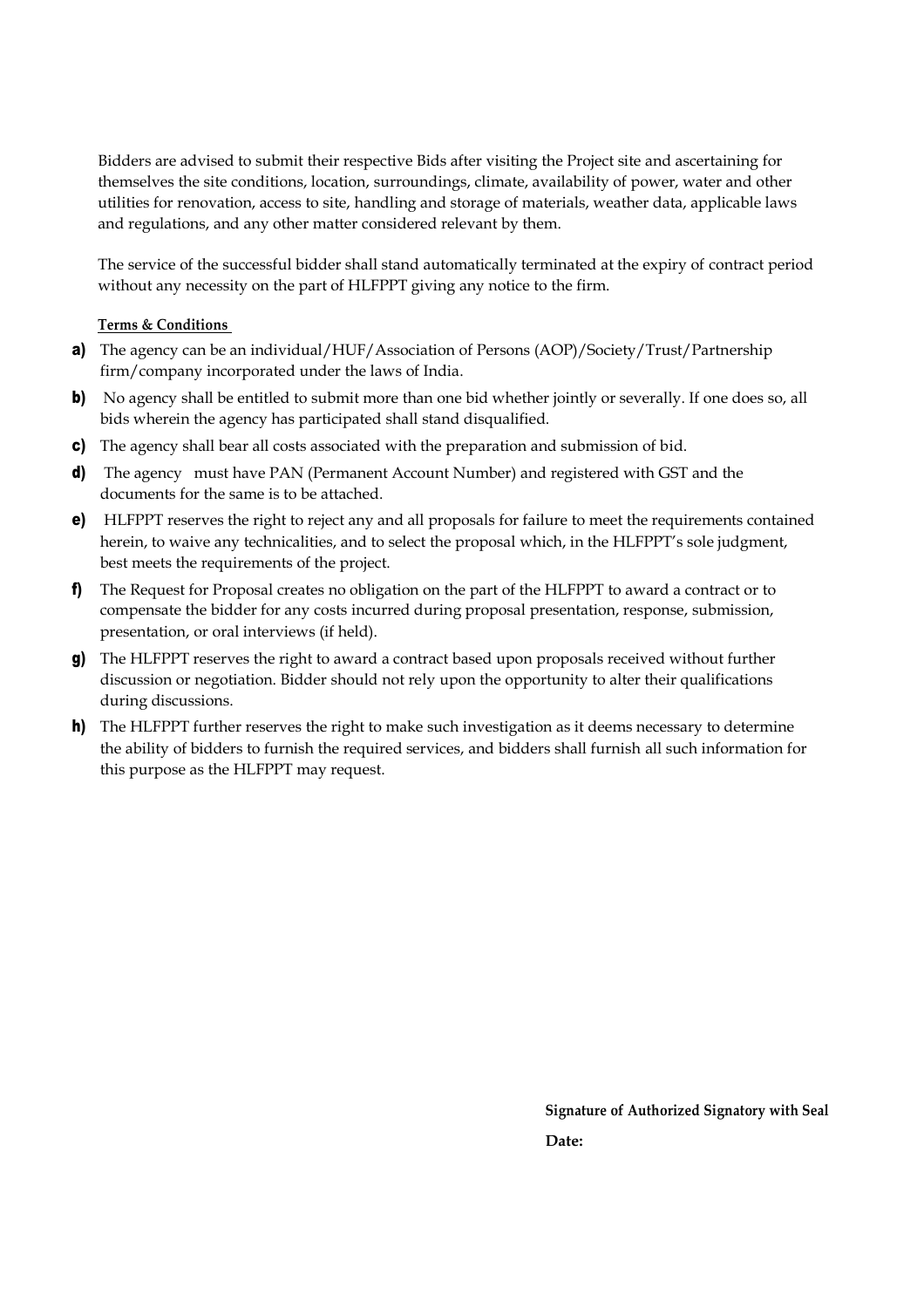## **Annexure 1 Technical Quotation Submission Template**

Application Form (This application to be prepared in organization's letter head)

| S.No           | <b>Organization Details</b>                                 |  |
|----------------|-------------------------------------------------------------|--|
| $\mathbf{1}$   | Name of Organization                                        |  |
| $\overline{2}$ | Address with pin code, email ID and<br><b>Phone Numbers</b> |  |
| 3              | Legal Status of the Organization                            |  |
| $\overline{4}$ | Pan and GST Number                                          |  |
| 5              | Year of Experience on the same field                        |  |
| 6              | Annual Turnover of the organization of<br>last 3 years      |  |
| $\overline{7}$ | Details of experts available with the<br>organization       |  |
| 8              | List of Major Client (to be attached<br>separately)         |  |

**Signature of Authorized Signatory with Seal Date:**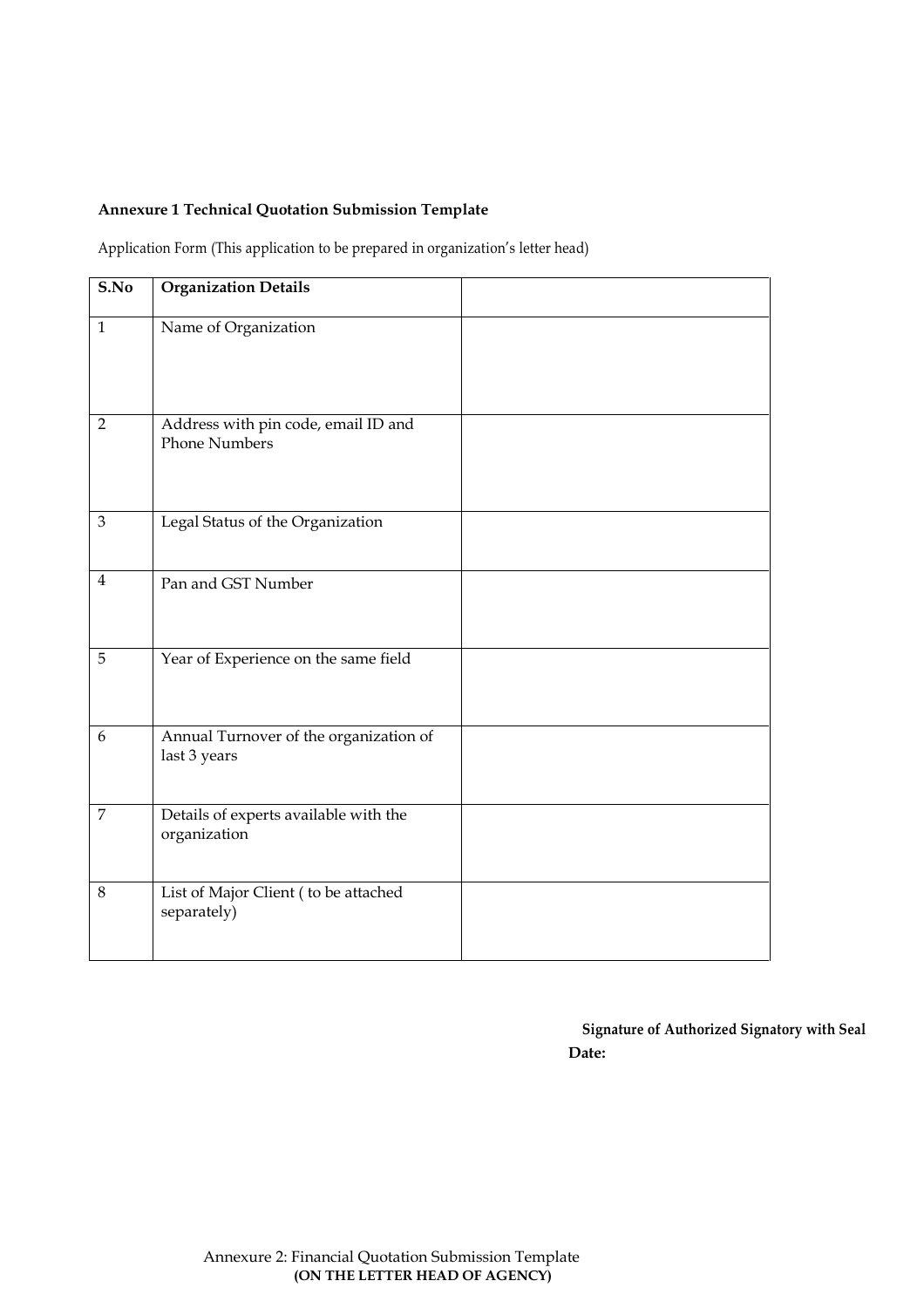# **Hindustan Latex Family Planning Promotion Trust (HLFPPT) B-14A, IInd Floor,Sector 62, Noida, Gautam Budh Nagar, Uttar Pradesh - 201307 Ph. 0120 – 4231060/61/62**

| Ref: RFP for Renovation and Refurbishment -Civil Works including Plumbing and |  |
|-------------------------------------------------------------------------------|--|
| Electrical work at Pratheeksha Bhavan, Mallapuram District, Kerala            |  |

 $\overline{\phantom{0}}$ 

| PRATHEEKSHA BHAVAN ESTIMATE OF WORKS |                                                                                                                |                   |      |  |
|--------------------------------------|----------------------------------------------------------------------------------------------------------------|-------------------|------|--|
| SL.NO                                | <b>ITEM</b>                                                                                                    | Qty./AREA/NO      | Rate |  |
|                                      | Courtyard                                                                                                      |                   |      |  |
| $\mathbf{1}$                         | Outdoor Artificial Turf Grass with drainage layer                                                              | 840 sqft          |      |  |
| $\overline{2}$                       | Shower Head 12inch square                                                                                      | 20 Nos            |      |  |
| 3                                    | GI Water Pipe 3/4 inch                                                                                         | Approx. 100Mtr    |      |  |
| $\overline{4}$                       | Pressure Pump 3 Kg load                                                                                        | 1 <sub>no</sub>   |      |  |
| 5                                    | Structural Support With 4inch 14 gauge Gi Pipe & Mesh                                                          | 900sqft           |      |  |
| 6                                    | <b>Artificial Creepers</b>                                                                                     | 450sqft           |      |  |
|                                      | Stage Platform with Ramp is constructed with Rubble                                                            |                   |      |  |
|                                      | masonry and Rcc Belt beam of Size 30cm wide and 10cm                                                           |                   |      |  |
| 7                                    | height, filled and compacted with soil and P.C.C is laid.                                                      | 380sqft           |      |  |
|                                      | Partition Wall built with Laterite stone masonry and R.C.C                                                     |                   |      |  |
| 8                                    | lintel beam. Refer design drawing                                                                              | 14x.20x3m         |      |  |
|                                      | Basketball court painting with floor paint and marking on                                                      |                   |      |  |
|                                      | existing paving tiles after cleaning and maintaining the                                                       |                   |      |  |
| 9                                    | surface.                                                                                                       | $2500$ sqft       |      |  |
|                                      | Textured Pathway with different textures such as kota                                                          |                   |      |  |
|                                      | stone, grass, wood. pebble, sand, concrete, brick, laterite &                                                  |                   |      |  |
|                                      | rubble, all the tectures should be laid on a P.C.C base 4inch                                                  |                   |      |  |
| 10                                   | thick                                                                                                          | $700$ sqft        |      |  |
| 11                                   | Outdoor Artificial Turf Grass with drainage layer                                                              | $270$ sqft        |      |  |
|                                      | 45cm high partition wall built using solid cement block                                                        |                   |      |  |
| 12                                   | masonry and cement plaster. Built on an R.C.C beam base.                                                       | 30x .60 x .20mtr  |      |  |
| 13                                   | Fine Sand for sand pit                                                                                         | 30 <sub>m3</sub>  |      |  |
|                                      | RCC Fish Pond with filteration system, cement platered and                                                     |                   |      |  |
| 14                                   | finished with blue pool epoxy paint Refer design drawing                                                       | 2.8 <sub>m3</sub> |      |  |
|                                      | Bird cage made of 2inch 14 guage Gi Pipe, mesh and                                                             |                   |      |  |
| 15                                   | Polycarbonate roofing Refer design drawing                                                                     | $760$ sqft        |      |  |
|                                      | Pergola Using 4inch 14 guage GI Pipes and mesh as                                                              |                   |      |  |
| 16                                   | predesign                                                                                                      | 1800sqft          |      |  |
| 17                                   | <b>Artficial Creepers</b>                                                                                      | 900sqft           |      |  |
|                                      | Courtyard Verandah wall & pillar painting w.r.t color<br>theme with 2 coat premium emulsion Water to paint mix |                   |      |  |
|                                      | ratio is 3:10. Brand: Berger/ Dulux and coating                                                                |                   |      |  |
| 18                                   | polyurethane protective coating brand MRF upto 2.1M high                                                       | $5660$ sqft       |      |  |
|                                      | <b>Admin Block- Visitors Room</b>                                                                              |                   |      |  |
|                                      |                                                                                                                |                   |      |  |
| 19                                   | Gypsum False ceiling with lighting                                                                             | 240sqft           |      |  |
|                                      | Natural stone wall clading with Pratheeksha Bhavan in                                                          |                   |      |  |
| 20                                   | Acrylic Letterings Refer design drawing                                                                        | 32sqft            |      |  |
|                                      | RCC Fish Pond with filteration system, cement platered and                                                     |                   |      |  |
| 21                                   | finished with blue pool epoxy paint. Refer design drawing                                                      | 2.34m3            |      |  |
| 22                                   | Synthetic Wooden Deck Flooring                                                                                 | $150$ sqft        |      |  |
|                                      | Planter Box made of Brick masonry and cement plaster                                                           |                   |      |  |
| 23                                   | finished. Refer design drawing                                                                                 | 1 no              |      |  |
|                                      | <b>Inmate Bedrooms</b>                                                                                         |                   |      |  |
|                                      | Coat made of cement bricks & precast R.C.C slab and                                                            |                   |      |  |
| 24                                   | cement plaster finished & tiles. Size : 2.0x.98m                                                               | 24 Nos            |      |  |
|                                      | Closing existing bed gaps with cement brick masonry and                                                        |                   |      |  |
| 25                                   | plaster finished and dadoed with tiles                                                                         | 48nos             |      |  |

**To,**